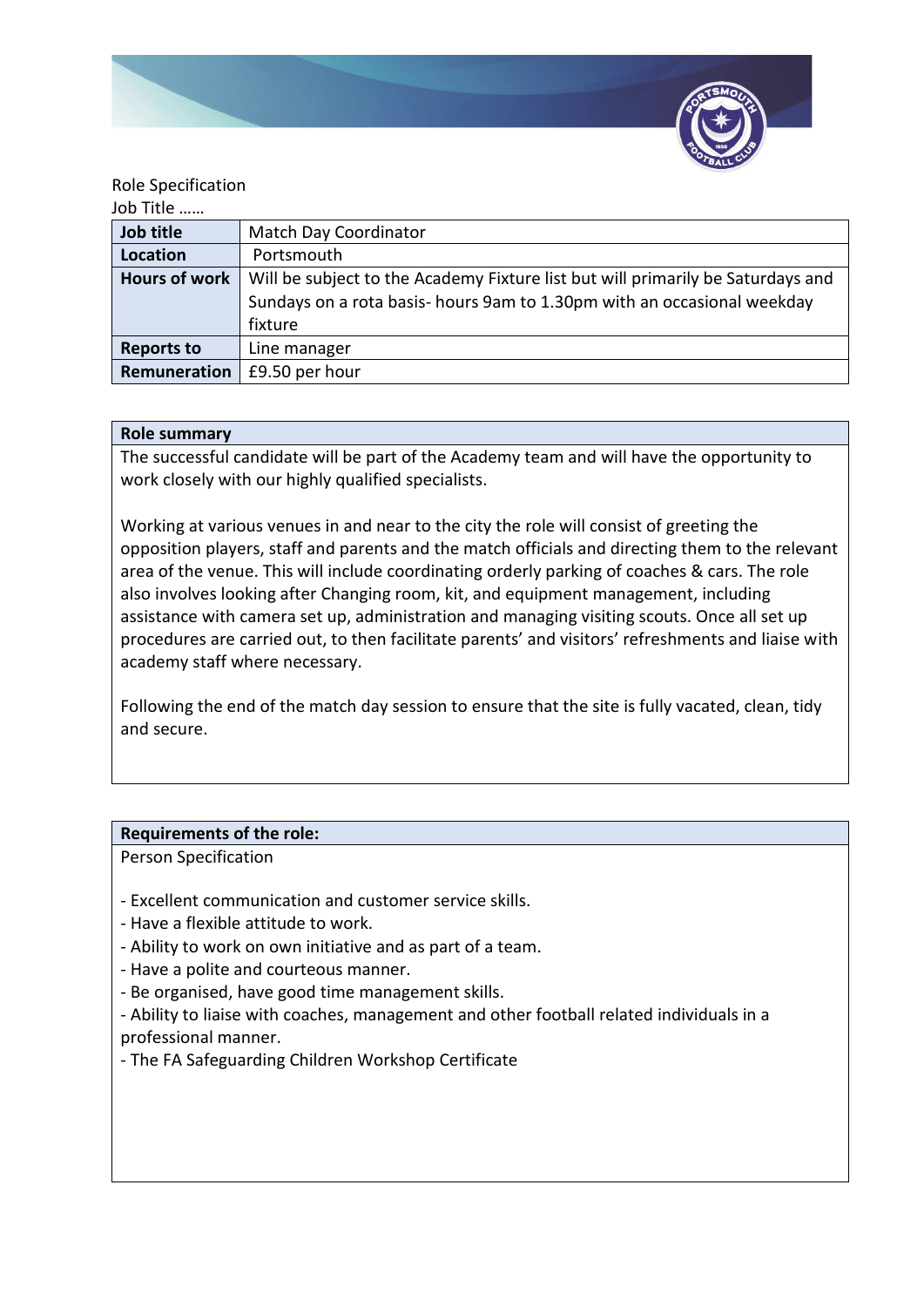

Role Specification Job Title ……

#### **How to apply**

The Club will not consider applications via third parties.

To apply send your CV and cover letter to Lina Small –  $hr@pompeyfc.co.uk$  no later than 5pm on Wednesday 13<sup>th</sup> July.

If you don't hear from us within **7 days** of the closing date, please consider that your application was unsuccessful.

At Portsmouth Football Club we are committed to Equality, Diversity and Inclusion and we aim to build an accurate picture of the make-up for our talent pools. Therefore, we ask that you submit the information on the below link to ensure we are always attracting a broad and diverse range of exceptional talent from all areas of society. Responses are anonymous and the data gathered will be used to inform our future initiatives but filling in this form is voluntary

<https://forms.gle/H7NmjG95fgLSaWPD7>

#### **General information**

**We're committed to diversity and inclusion** and want people from all walks of life to apply for our vacancies. We will make reasonable adjustments throughout the recruitment process to help you. If you need any support with your application, please get in touch with us. We are happy to help.

# **Safeguarding**

Portsmouth Football Club is committed to the safeguarding and welfare of all children, young people and adults at risk and this is endorsed by the club's board. We are committed to ensuring that any club related activity will be in a safe environment where children, young people and adults at risk are protected from harm or abuse whilst under our care.

The club have a safer recruitment policy which sets out our practice to ensure all staff and volunteers are suitable to work with children, young people and adults at risk. As part of our safer recruitment policy we ask every successful candidate to give their consent for us to obtain two written references and to provide us with documentary proof of qualifications.

The successful candidate will also be subject to enhanced level DBS check along with completing a self-declaration form as part of the recruitment process.